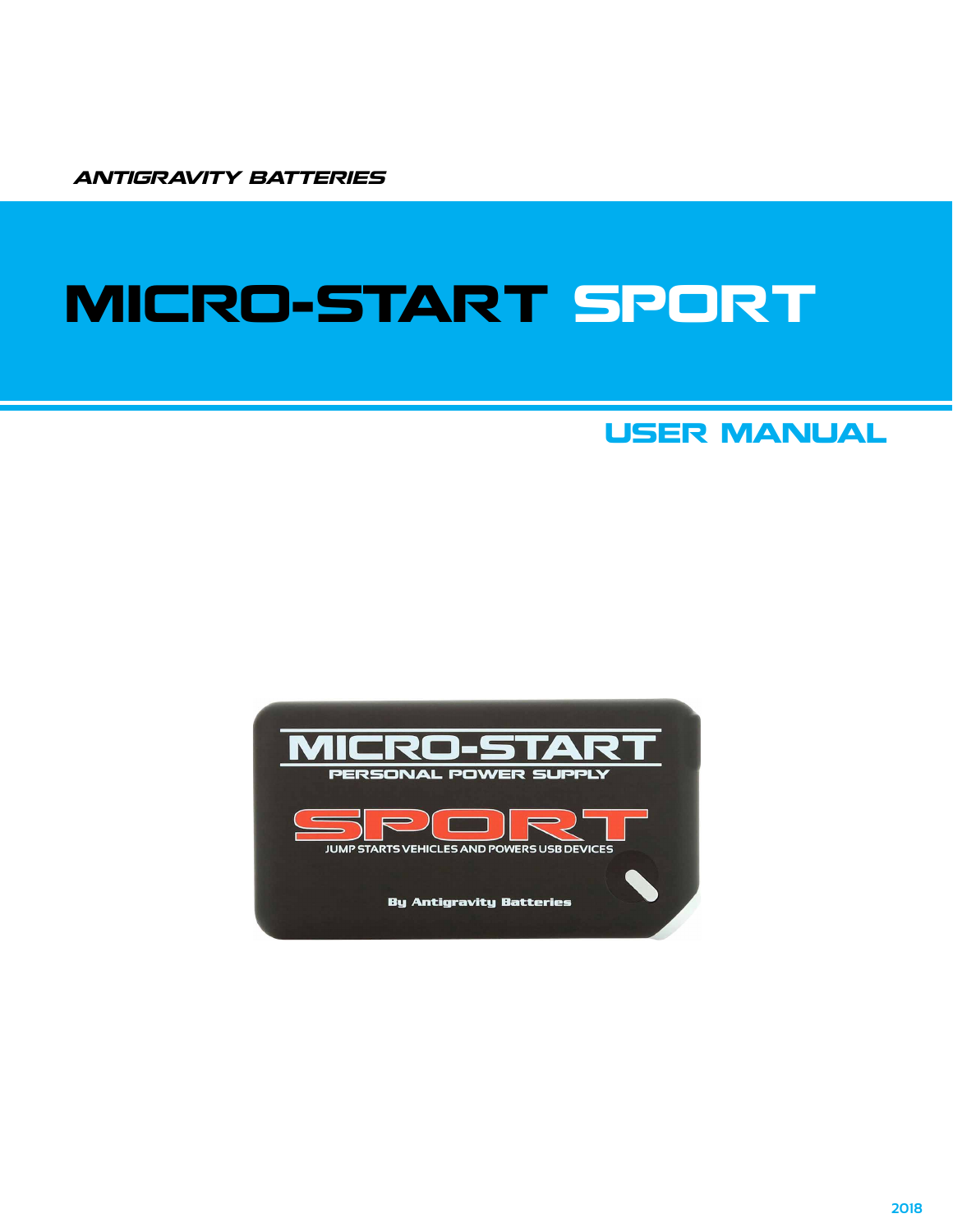

# USER MANUAL SPORT

### CONTENTS:

| <b>WELCOME</b>                                                                                                                                                                                                                            |        |
|-------------------------------------------------------------------------------------------------------------------------------------------------------------------------------------------------------------------------------------------|--------|
| <b>SAFETY PRECAUTIONS</b>                                                                                                                                                                                                                 |        |
| <b>PRODUCT OVERVIEW __</b>                                                                                                                                                                                                                | Page 1 |
| <b>2</b> KIT ITEMS <b>And All Accounts and Accounts</b> and Accounts and Accounts and Accounts and Accounts and Accounts and Accounts and Accounts and Accounts and Accounts and Accounts and Accounts and Accounts and Accounts and Acc  | Page 2 |
| <b>B</b> PRODUCT SPECS <b>And All Accounts B</b> PRODUCT SPECS                                                                                                                                                                            |        |
| 4 CHECKING CAPACITY And A CHECKING APACITY                                                                                                                                                                                                | Page 3 |
| 5 LED FLASHLIGHT OPERATION                                                                                                                                                                                                                |        |
| <b>6</b> CHARGING THE MICRO-START                                                                                                                                                                                                         |        |
| 7 CHARGING DEVICES <b>CHARGING</b> DEVICES                                                                                                                                                                                                | Page 4 |
| <b>8</b> JUMP-STARTING VEHICLES                                                                                                                                                                                                           | Page 5 |
| $\blacksquare$ FAQ $\blacksquare$                                                                                                                                                                                                         | Page 6 |
| <b>IO</b> WARRANTY <b>AND AN INCONSTRUCT OF THE UP OF THE UP OF THE UP OF THE UP OF THE UP OF THE UP OF THE UP OF THE UP OF THE UP OF THE UP OF THE UP OF THE UP OF THE UP OF THE UP OF THE UP OF THE UP OF THE UP OF THE UP OF THE U</b> | Page 7 |
| <b>II</b> CONTACT INFO —                                                                                                                                                                                                                  | Page 8 |

### **DANGER - WARNING!**



**⁄**}

PRIOR TO USE, READ AND UNDERSTAND THE SAFETY INFORMATION GUIDE AND THIS USER MANUAL.

Failure to follow these safety instructions may result in ELECTRICAL SHOCK, EXPLOSION, or FIRE, which may result in a SERIOUS INJURY, DEATH, or PROPERTY DAMAGE.

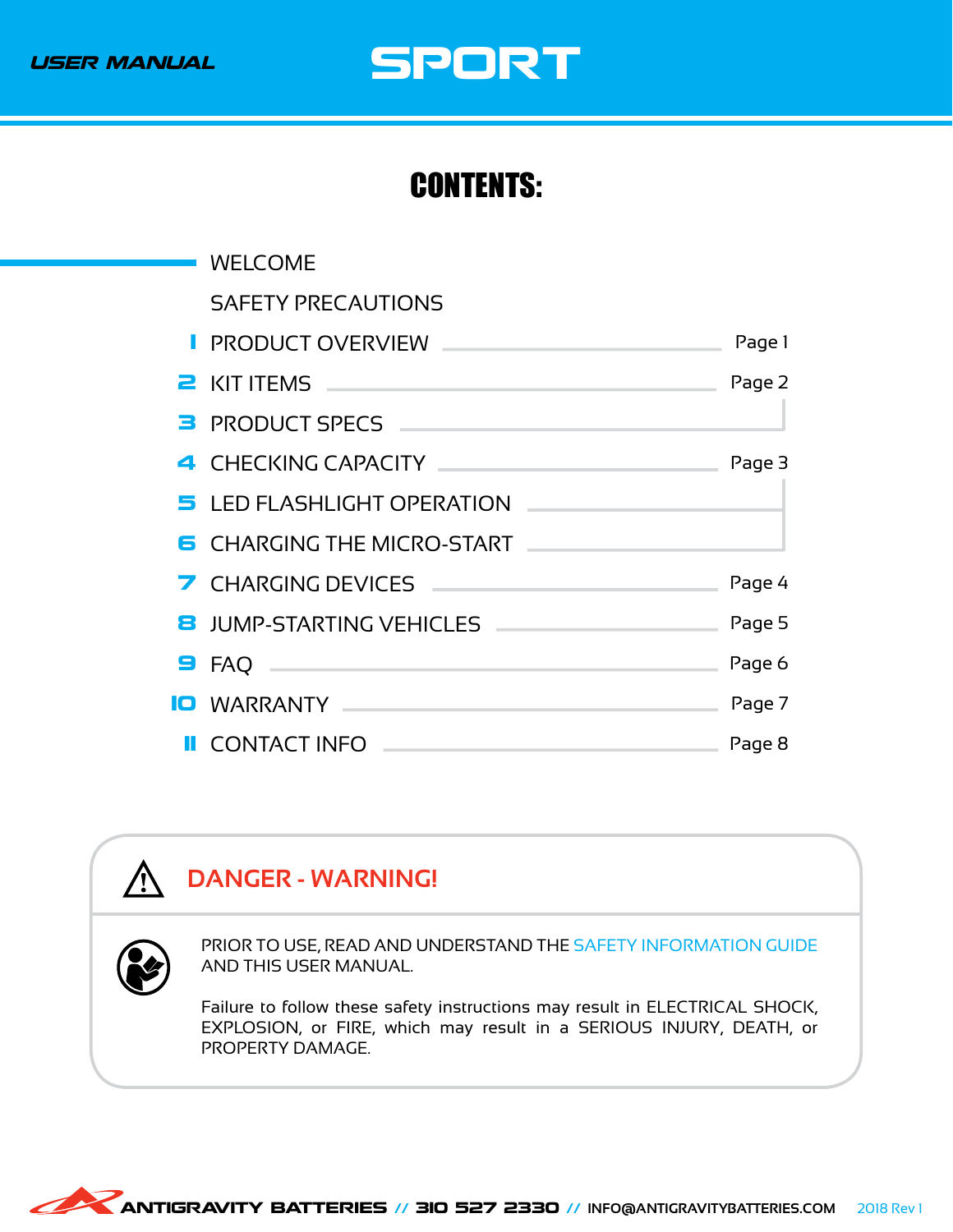### <span id="page-2-0"></span>Welcome

#### THANK YOU

Thank you for purchasing the Antigravity Batteries MICRO-START SPORT. The SPORT is an ultra-compact Jump-Starter and Personal Power Supply (PPS). Just charge it and take portable power with you wherever you go, no electricity needed. It can jump-start your vehicles as well as charge all your 5V USB devices (Phones, Tablets, GoPro Cameras, and more). It comes as a complete kit with accessories in a durable nylon, zippered Carry Case. Please read and understand this User Guide and the Product Safety Information before operating the product.

#### *For more information feel free to Contact us.*

info@antigravitybatteries.com antigravitybatteries.com themicrostart.com 310 527 2330 Antigravity Batteries 15622 Broadway Center St. Gardena CA 90248

#### GETTING STARTED

The MICRO-START SPORT comes partially charged out of the box and should be fully charged prior to use. Carefully read and understand the Vehicle Owner's Manual on specific precautions and recommended methods for jump-starting your particular vehicle. Make sure to determine the voltage of your system and type of battery by referring to your Battery Owner's Manual prior to using this product.

**The SPORT is for jump-starting 12-volt starter batteries only and for charging USB devices.**

**Please read this manual completely before use.**

#### BEFORE CONNECTING TO ANY BATTERY

Before connecting to the vehicle's battery, verify that you have a 12-volt vehicle system. The SPORT is not suitable to jump-start any other voltage of battery. Identify the correct polarity of the battery terminals on the battery. The positive battery terminal is normally RED and marked by these letters or symbols (POS, P, +). The negative battery terminal is typically BLACK and marked by these letters or symbols (NEG, N, -). Do not make any connections to the carburetor, fuel lines, or thin metal parts for grounding. These instructions are for a negative ground system (most common). If your vehicle is a positive ground system (very uncommon), follow the instructions in reverse order.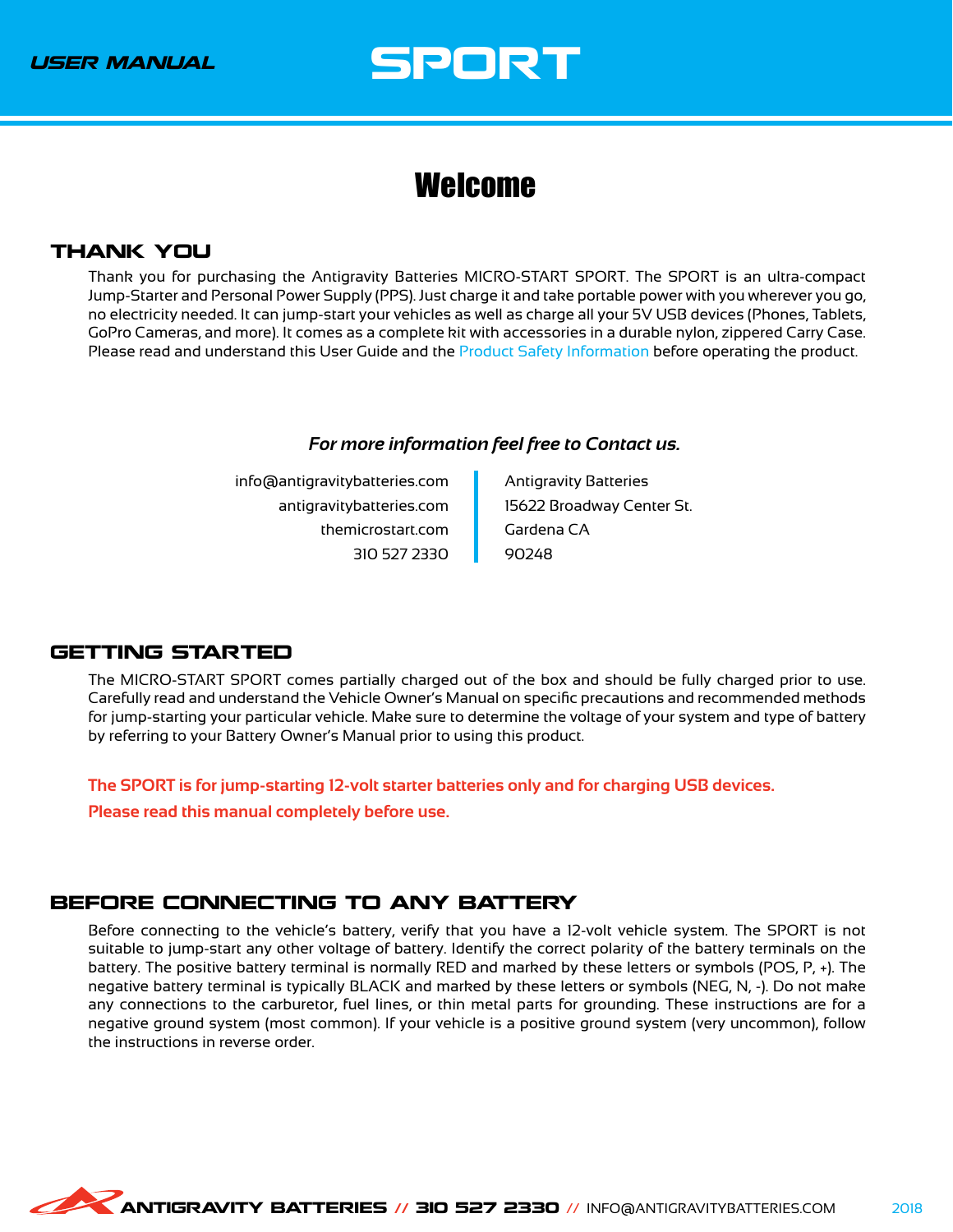### <span id="page-3-0"></span>Safety Precautions



#### PERSONAL PRECAUTION

**READ AND UNDERSTAND ALL SAFETY INFORMATION BEFORE USING THIS PRODUCT. FAILURE TO FOLLOW THESE SAFETY INSTRUCTIONS MAY RESULT IN ELECTRICAL SHOCK, EXPLOSION, FIRE, WHICH MAY RESULT IN SERIOUS INJURY, DEATH OR PROPERTY DAMAGE.**

- Do not leave the product in or expose product to extremely high temperatures such as direct hot sunlight, or on **1)** dashboards or other extremely hot areas above 110°F (43°C). Swelling may occur. Stop use of product if this occurs and contact manufacturer.
- Do not use product for any use other than intended. **2)**
- 3) Do not use Jump-Start Port to power devices, it is ONLY for Jump-Starting.
- Do not Jump-Start with less than 3 lights lit on Capacity Indicator. **4)**
- 5) Do not Jump-Start more than 4 seconds per attempt (overheating may occur).
- Do not Jump-Start more than 3 attempts in a row without allowing to cool. **6)**
- Do not allow the SPORT to become wet; do not immerse in water. **7)**
- Do not operate the SPORT in explosive atmospheres, such as in the presence of flammable liquids, gases or dust. **8)**
- Do not modify or disassemble; there are no serviceable parts inside. **9)**
- 10) Do not use as a replacement battery for vehicles.
- 11) Do not leave the SPORT connected to vehicle. Remove within 30 seconds of starting vehicle.
- 12) Do not clamp the Red and Black Clamps together.
- 13) Do not allow Children to play with this product unsupervised. Not recommended for use by infirm persons.
- Do not leave battery products unattended while charging. **14)**
- 15) Do not charge frozen batteries; charge only between 34°F and 104°F (1°C and 40°C).
- Do not subject to heat higher than 120°F (50°C) or swelling of pack could result. Discontinue use if swelling occurs. **16)**
- 17) Do not store in locations where the temperature may exceed 110°F (43°C).



#### OPERATING PRECAUTIONS

- Make sure the BLUE PLUG of the MINI CLAMPS is plugged and seated fully into the SPORT. This connection must **1)** be good or it could overheat the unit.
- Make sure to check all the battery connections are clean. Remove corrosion or dirt that prevents a solid connection **2)** of clamps to vehicle battery terminals.
- 3) Make sure clamps have a good "bite" on Battery Terminals for the most power.
- Make sure the SPORT has a minimum 3 lights on the Capacity Indicator lit before Jump-Starting. **4)**
- Make sure to remove the product from the vehicle battery within 30 seconds of Jump-Starting. **5)**
- Remove Clamps from SPORT when not in use. **6)**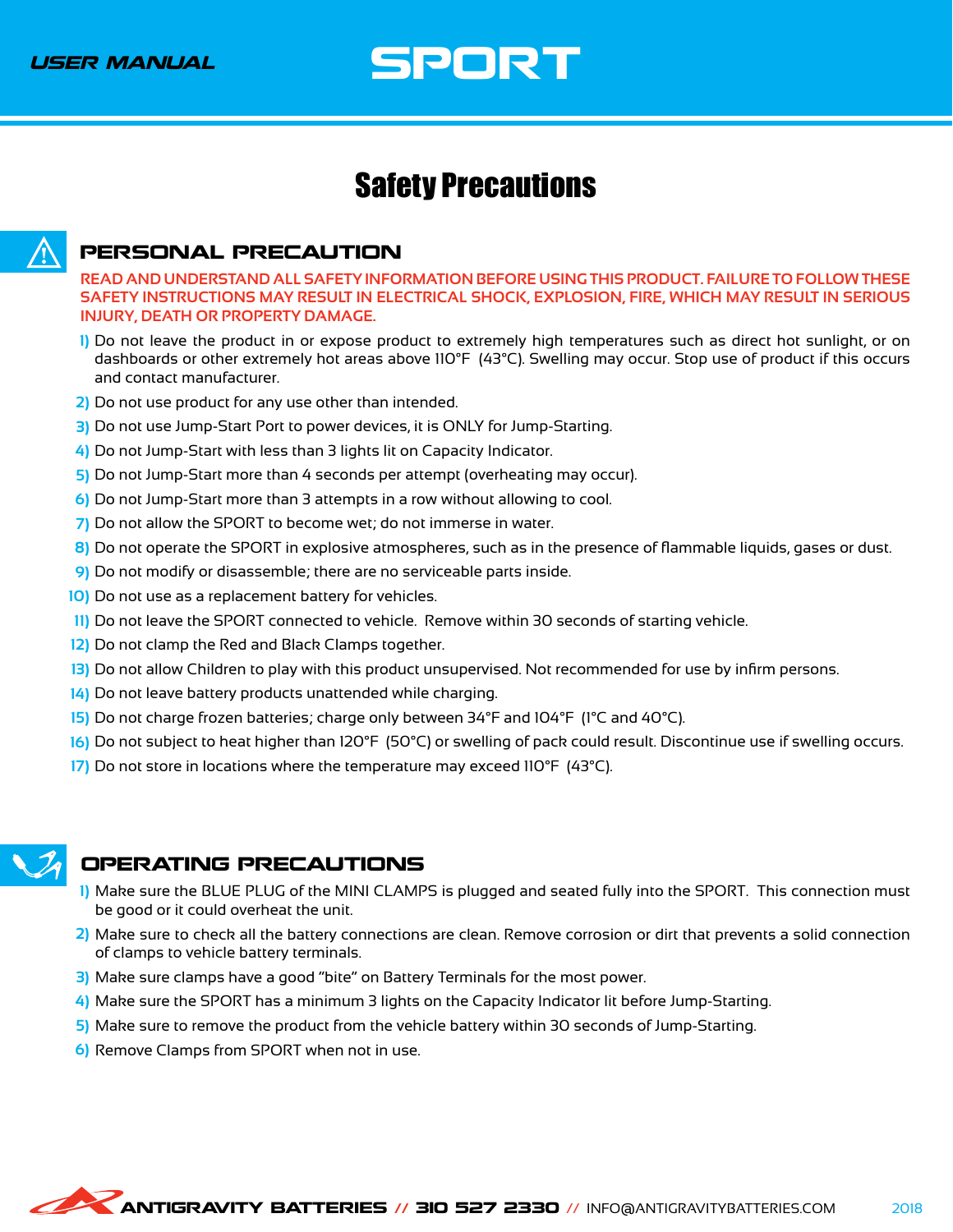### <span id="page-4-0"></span>Product Overview

<span id="page-4-1"></span>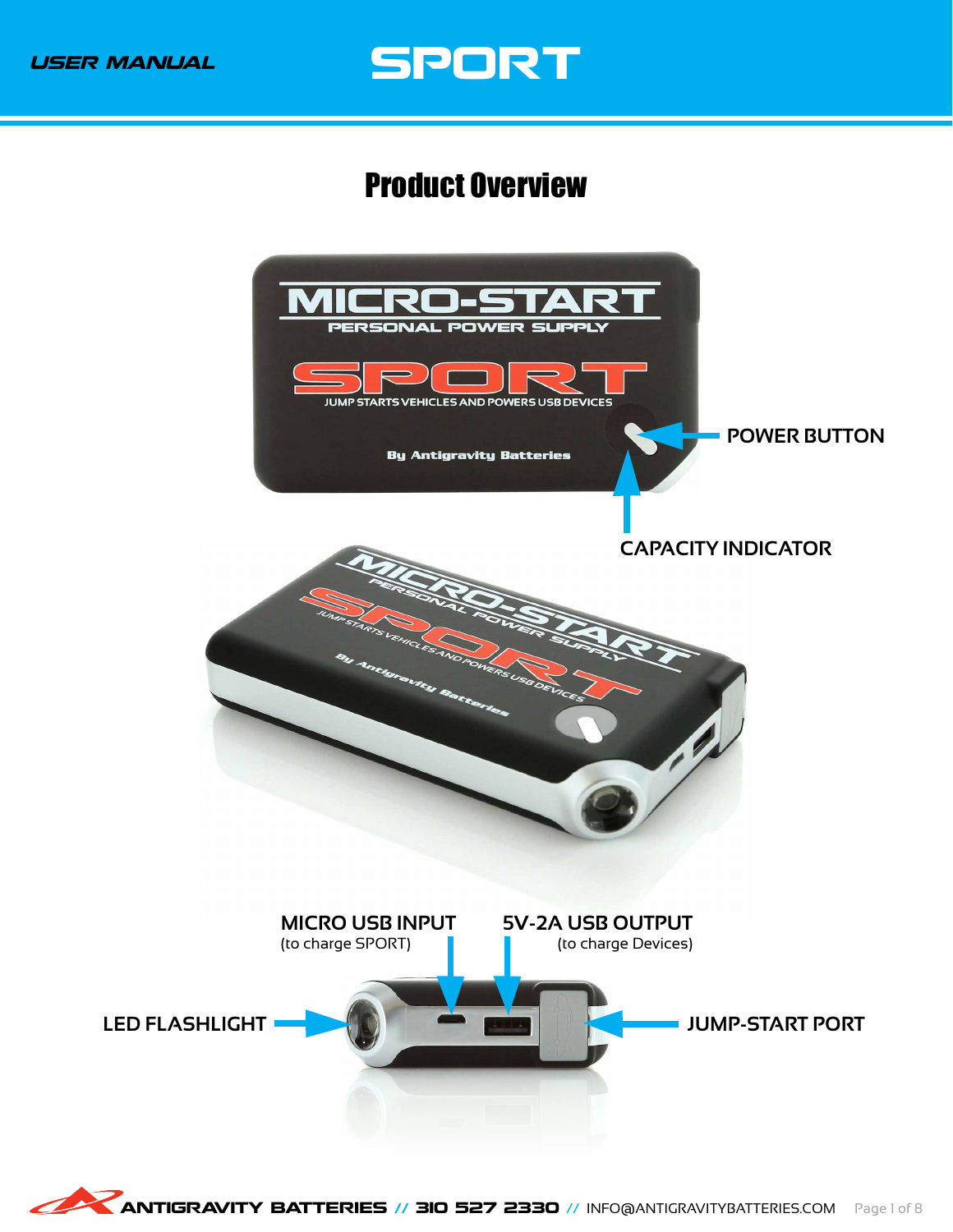### <span id="page-5-0"></span>Kit Contents

<span id="page-5-2"></span>







**CARRY CASE SPORT POWER SUPPLY 4-INTO-1**

**USB CABLE**

**SMART CLAMPS**

### <span id="page-5-1"></span>**Specifications**

| САРАСІТУ: 7,500 млн / 25.75 мн    | <b>OUTPUT VOLTAGE: 12V</b>   |
|-----------------------------------|------------------------------|
| DIMENSIONS: 5 x 2.8 x 1 INCHES    | USB OUTPUT: 5V - 2A          |
| <b>CHARGE MODE: CC/CV 5V - 1A</b> | <b>START CURRENT: 150A</b>   |
| <b>CYCLE LIFE: 1,000</b>          | <b>PEAK CURRENT: 300A</b>    |
| OPERATING TEMP: -22°F TO 120°F    | CHARGING TEMP: 34°F TO 104°F |

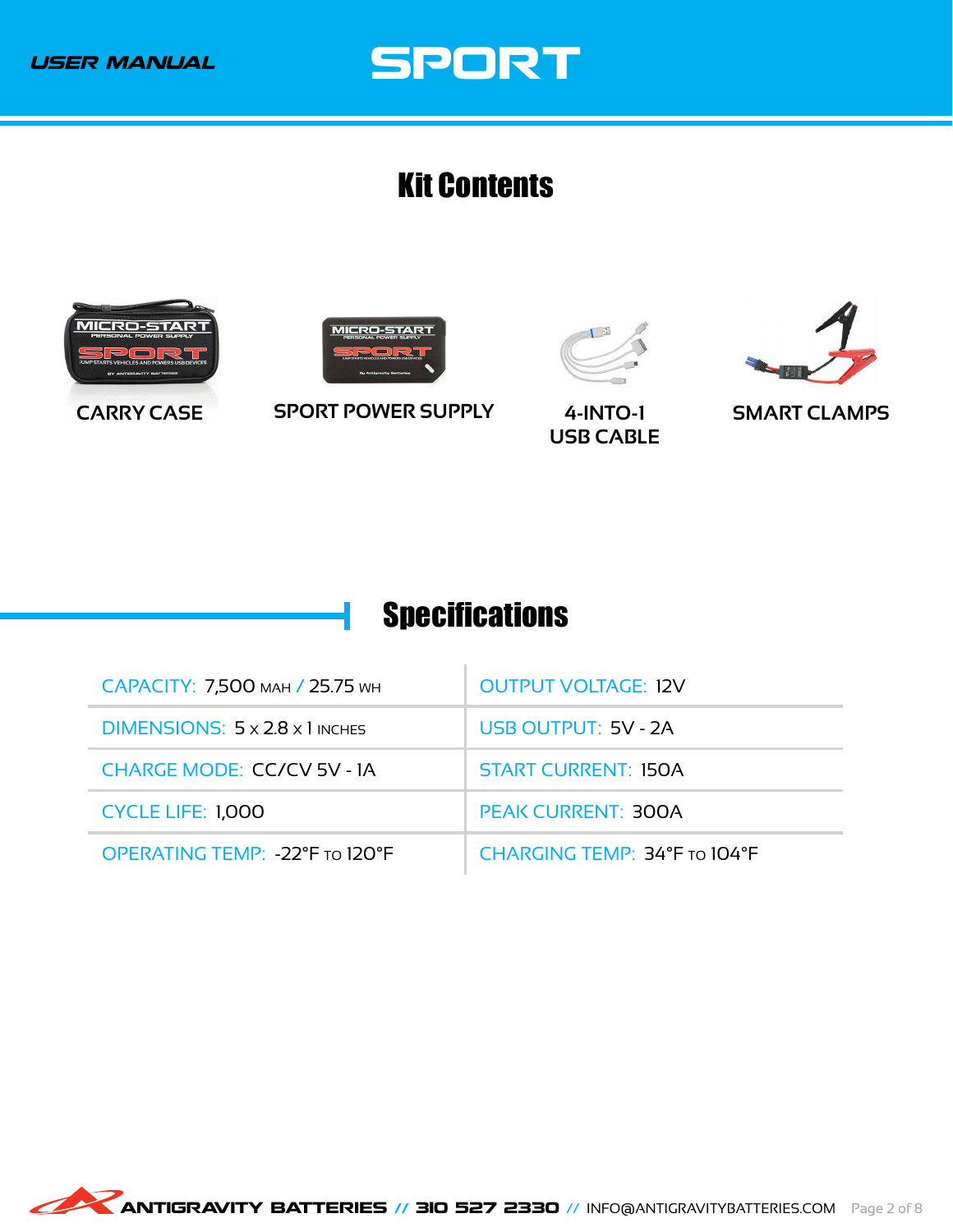### Product Use

#### <span id="page-6-3"></span>CHECKING THE AVAILABLE CAPACITY  $\bullet\bullet\bullet\bullet$

- <span id="page-6-0"></span>To check the state of charge/capacity on the SPORT press the Power Button. The SPORT has a lighted capacity **1)** indicator which will show the state of charge.
- Each light lit is equal to 25% capacity. **2)**



<span id="page-6-1"></span>Press and hold the Power Button for 3 seconds to turn on the Flashlight. **1)**

**POWER BUTTON**

- 2) It has 4 light patterns (Normal, Strobe fast, Strobe slow, Red/Blue Flash).
	- 3) You can cycle to the next LED pattern by pressing the Power Switch again.
- After the last Flashlight pattern the unit will turn off the Flashlight. **4)**

**Note: The blue and red flashing pattern is only a novelty, and not to be used in emergency. DO NOT STARE INTO THE LED FLASHLIGHT, PERSONAL INJURY MAY RESULT.**

### <span id="page-6-2"></span>CHARGING THE SPORT

The SPORT is charged by any USB output device such as a computer or phone charger. You can use the provided 4-into-1 USB Cable to charge the SPORT, or any other high quality USB Charging cable for charging the SPORT.

- To charge, plug the provided USB cable's Micro-USB tip into the SPORT's Input port, and the other end into any USB **1)** output device such as a computer, phone charger, 5V USB wall charger, or other device.
- When charging, the indicator lights will flash one by one. The number of solid lights lit indicates the SPORT charge **2)** level. All lights solidly lit indicates a fully charged SPORT. After a full charge the unit will turn off the capacity lights. When fully charged remove charger. Do not leave charging over 24 Hours.

**NEVER LEAVE ANY ELECTRONIC DEVICES UNATTENDED DURING CHARGING.**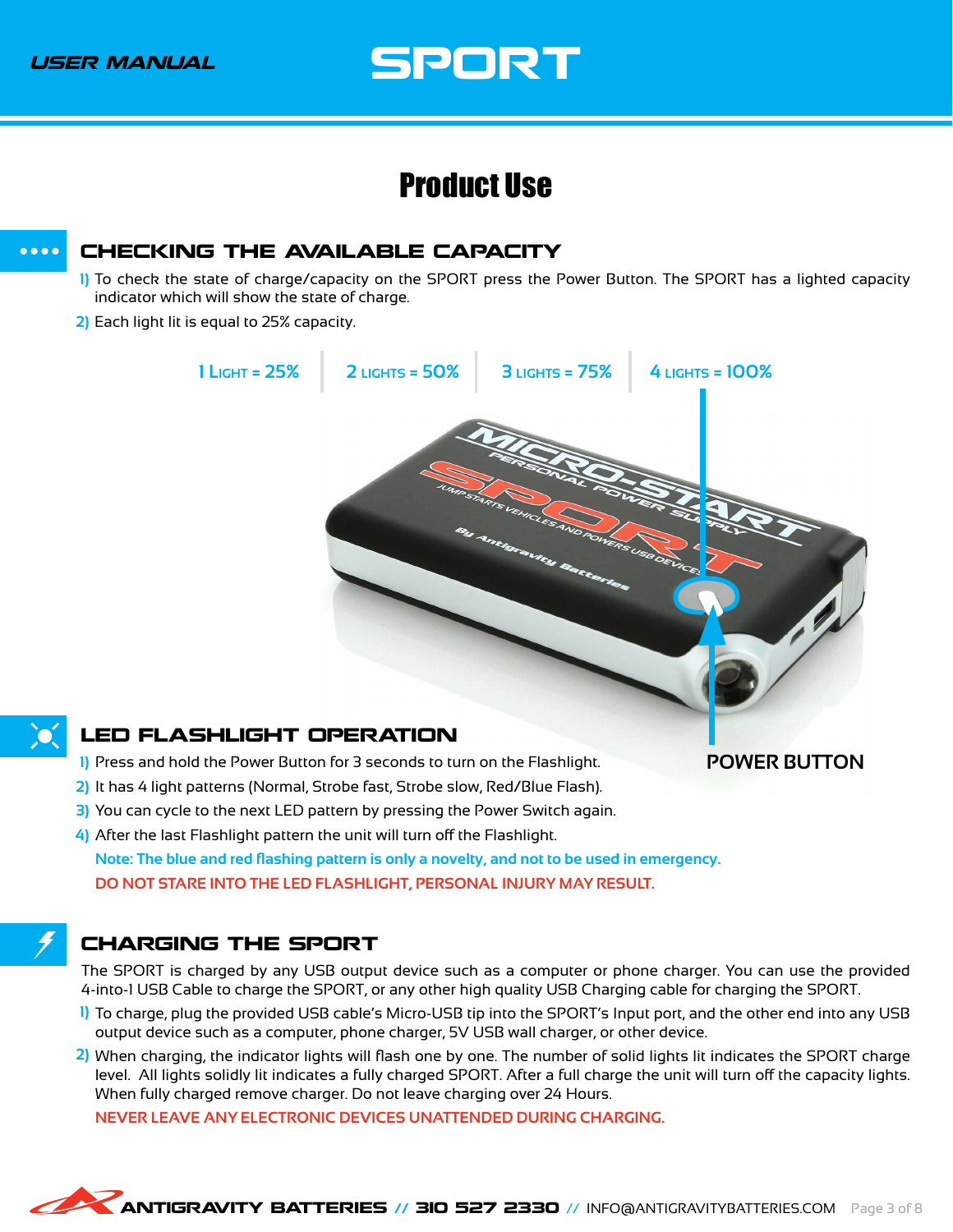<span id="page-7-1"></span>

#### <span id="page-7-0"></span>CHARGING USB DEVICES

The SPORT has fast charging capability for Phones, Tablets, GPS Devices, GoPro Cameras and more. It charges 5V USB devices at 2.1 Amps.

- Plug the provided 4-into-1 USB Cable (or any standard USB Cable) into the USB output port on the SPORT; plug **1)** the other end of cable into the device you are charging.
- 2) Press the Power Button on the SPORT to begin charging your device.
	- Disconnect your device when charged. **3)**

**NOTE: The number of times devices can be charged will vary depending on the size of your device's battery.**

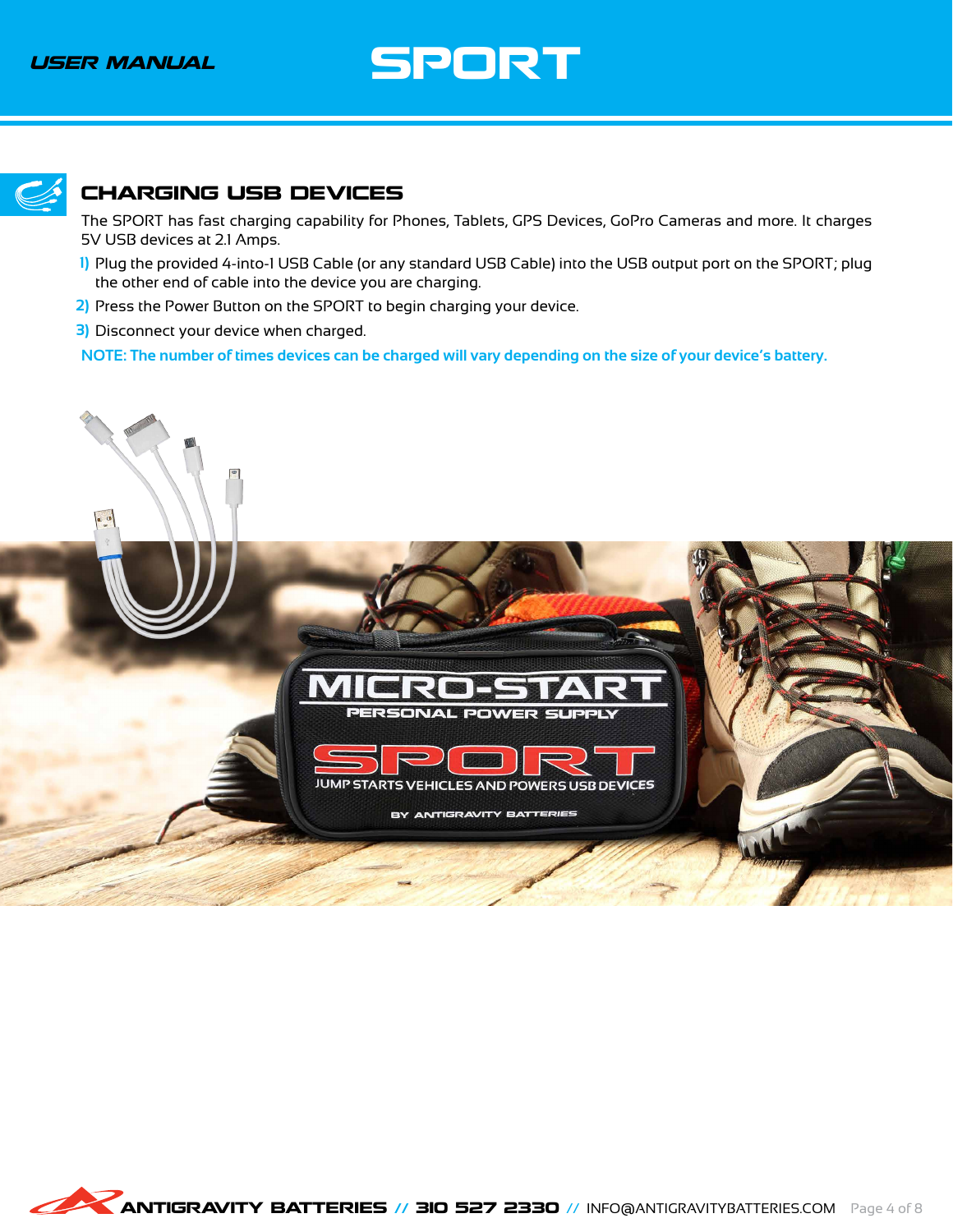<span id="page-8-1"></span>

#### <span id="page-8-0"></span>JUMP-STARTING A VEHICLE

**The SPORT is equipped with MINI CLAMPS that have built-in protections to prevent accidental reverse-polarity connections, over-charge, and more. But caution should always be used when Jump Starting. READ ALL INSTRUCTIONS AND SAFETY GUIDE BEFORE USING THIS PRODUCT.**

- Make sure all the vehicle's lights, radios, air conditioning and accessories are turned Off. Confirm you are **1)** connecting to a 12-Volt Battery System.
- Connect the Clamps to the SPORT: the clamps panel will flash alternating Green and Red LEDs this is normal. **2)**
	- Connect the Smart Clamps to the Battery of the vehicle: Red Clamp to the Positive (+) Terminal, and Black Clamp **3)** to Negative (-) Terminal of Battery. Remove any corrosion; ensure good connection to terminals.
	- One of the following LED Light indications will show on the Smart Clamps: **4)**

*A)* **GREEN LEDs**: Indicates SPORT and Clamps connection is CORRECT. You can now attempt to start vehicle. **Go to Step 5**.

*B)* **RED BLINKING LED**: Indicates your connection to the vehicle battery is NOT CORRECT. You will also hear a BUZZ sound. Remove the Clamps and correct the connection.

*C)* **RED AND GREEN FLASHING**: Indicates the battery voltage of the vehicle is read to be the proper voltage and does not need a jump-start. Disconnect the clamps and seek issue.

As a safety feature the Clamps will only allow jump-starting if the vehicle battery it is attached to reads the voltage as above 2 volts, or below 11.5v. It will not allow jump-starting outside this range.

Attempt to Start the vehicle. After starting your vehicle, leave it running, but disconnect the Smart Clamps and **5)** SPORT within 30 seconds of starting. The Clamps will flash RED and emit a BUZZ sound to remind you to detach them from the vehicle's battery.



**DO NOT USE THE JUMP-START PORT FOR ANYTHING BUT JUMP-STARTING! DO NOT LEAVE THE MICRO-START UNIT CONNECTED TO THE VEHICLE!**



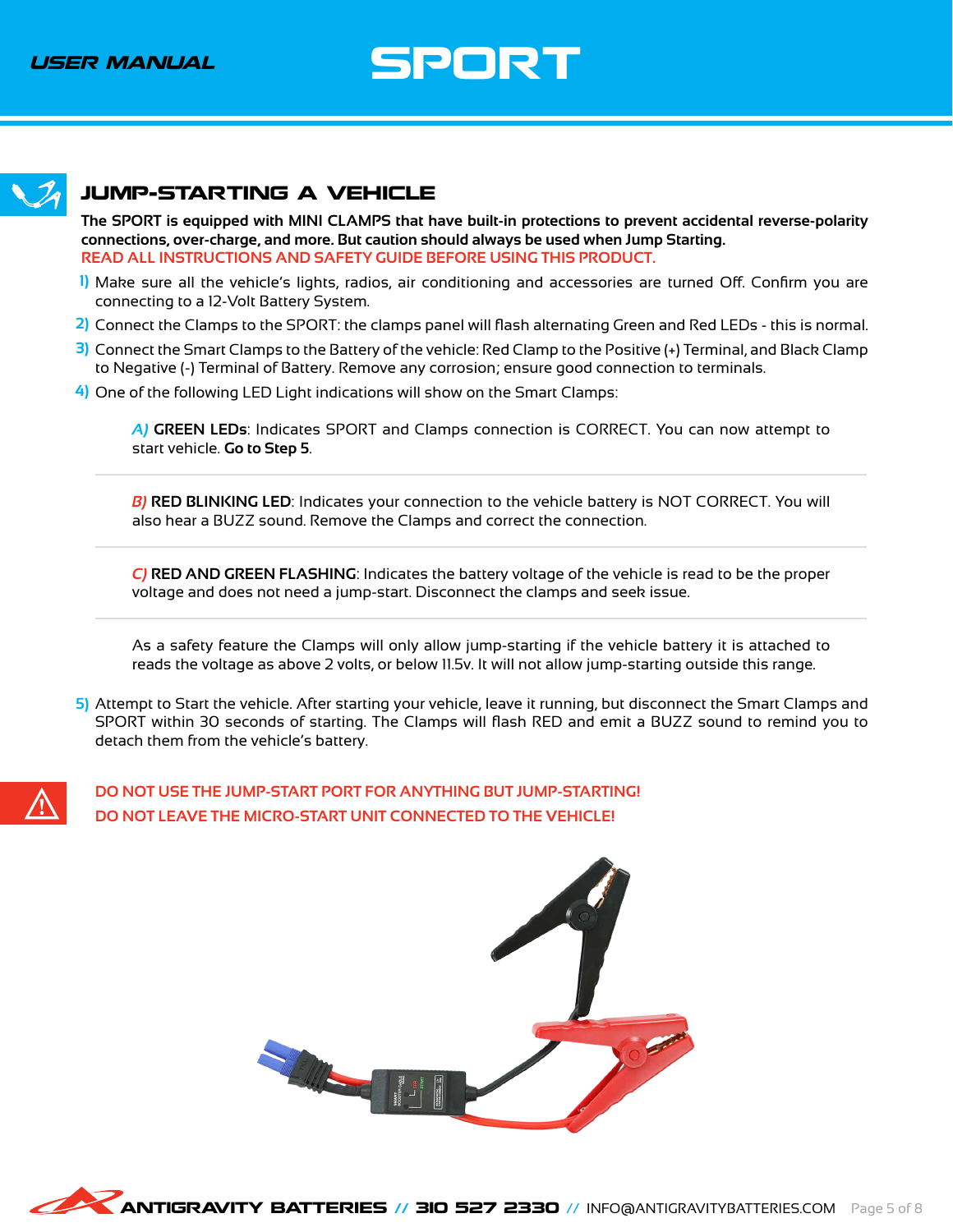<span id="page-9-1"></span>USER MANUAL

SPORT

### <span id="page-9-0"></span>Frequently Asked Questions



The Micro-Start SPORT will automatically power off when it is not powering anything. Usually in about 15 seconds. Disconnect the Clamps when not in use.

#### **2 HOW MANY TIMES CAN IT CHARGE A CELL PHONE?**

The SPORT can charge the average phone about 3-4 times depending on the size of the cell phone's battery. The SPORT has 7,500 mAh of capacity.

#### **3 HOW MANY TIMES CAN IT CHARGE A TABLET?**

The SPORT can generally charge a tablet from 2-3 times. This depends on the size of the tablet's battery.

#### 4 HOW LONG FOR THE SPORT TO FULLY CHARGE?

It can fully charge from completely dead in 3-4 hours. If some charge is in the SPORT it can charge in much less time.

#### 5 HOW LONG WILL IT TAKE TO CHARGE MY CELL PHONE?

The SPORT can charge a phone in about 40-60 minutes. It depends on the phone, but the Micro-Start does charge USB Devices fast because it has a 2-amp charge rate at one of the USB ports.

#### **6 HOW MANY TIMES CAN IT START A CAR?**

This depends on the size of the motor and state of charge, but regular 4 and 6 cylindar cars about 15 times on one charge. V8s about 5 times in a row. Note: It is NOT INTENDED FOR Diesel Motors!

#### 7 HOW LONG CAN THE SPORT HOLD A CHARGE?

On average the SPORT can hold a charge for up to 6 months. This will depend on the conditions it is stored in. Heat and cold can affect this. It is best to check the state of charge at least once every 2-3 months.

#### 8 CAN CLAMPS OR JUMP-START PORT POWER OTHER THINGS?

No, this should not be done. The Jumper Clamp port and clamps should only be used to jump-start vehicles with a minimum of 3 lights lit for the state of charge/capacity. Other uses such as powering other electronics through this port will ruin the device and could cause personal property damage, explosion or fire.

#### 9 HOW BIG OF A MOTOR CAN THE SPORT START?

This depends on the vehicle. A modern V8 up to 350 cubic inch is the largest we recommend. Some older vehicles will not start easily due to inefficient starter systems. Do not continue to attempt to start a vehicle if the SPORT is struggling to start it. This could overheat or damage the unit because it is basically short-circuiting the unit.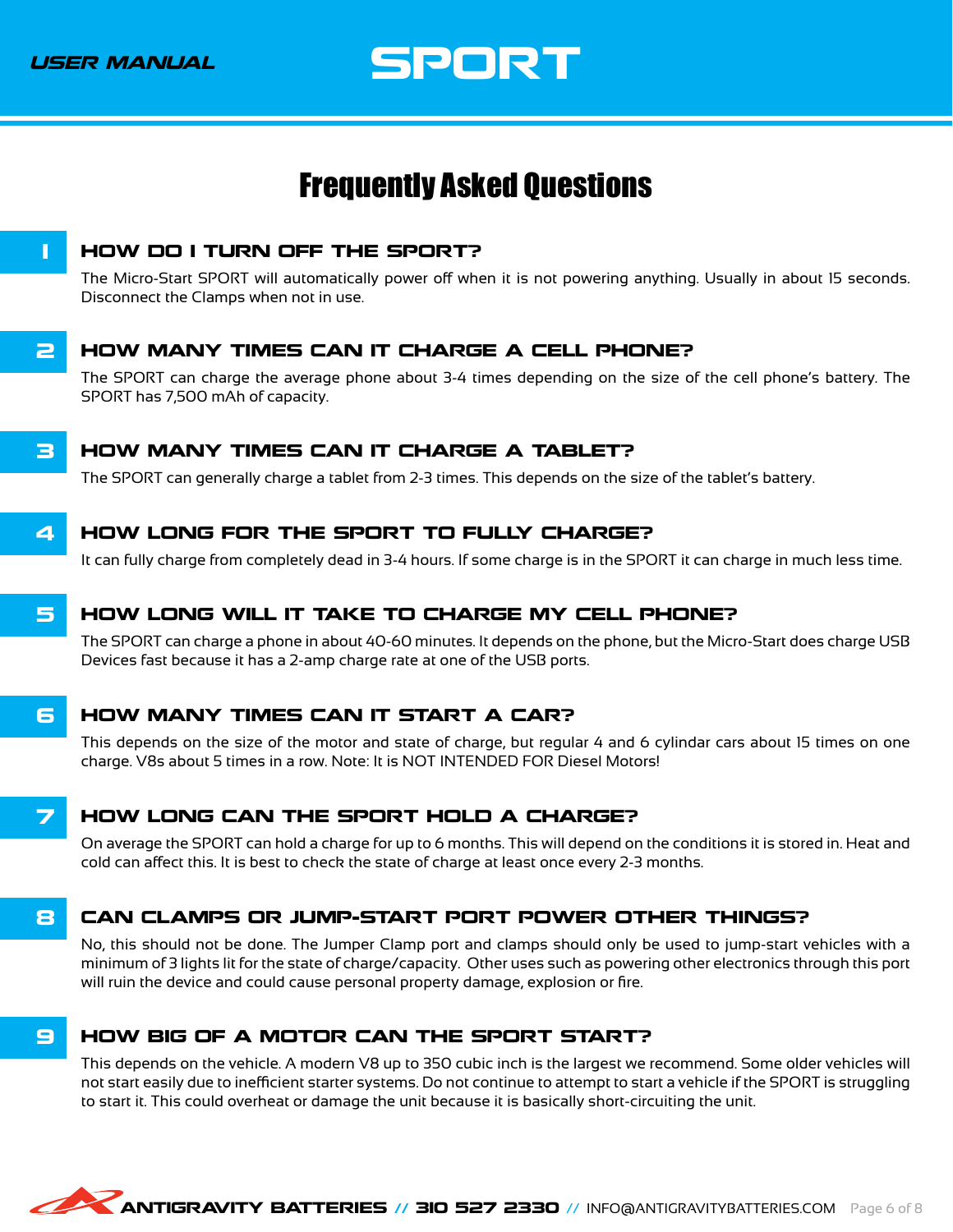### <span id="page-10-0"></span>Limited Warranty (Non-Transferable)

#### <span id="page-10-1"></span>**1 WARRANTY PERIOD**

ANTIGRAVITY Batteries LLC (ANTIGRAVITY) warrants that its products (the "Product") will be free from defects in material and workmanship for a period of one (1) year from the date of purchase (the "Warranty Period"). For defects reported during the Warranty Period, ANTIGRAVITY will, at its discretion, and subject to ANTIGRAVITY's technical support analysis, either repair or replace, for the fees set forth below. Replacement parts and products will be new or serviceably used, comparable in function and performance to the original part and warranted for the remainder of the original Warranty Period.

THE FOREGOING LIMITED WARRANTY IS IN LIEU OF AND EXCLUDES ALL OTHER WARRANTIES NOT EXPRESSLY SET FORTH HEREIN, WHETHER EXPRESS OR IMPLIED BY OPERATION OF LAW OR OTHERWISE, INCLUDING, BUT NOT LIMITED TO, ANY IMPLIED WARRANTIES OF MERCHANTABILITY OR FITNESS FOR A PARTICULAR PURPOSE. ANTIGRAVITY's LIABILITY UNDER THIS LIMITED WARRANTY IS EXPRESSLY LIMITED TO REPLACEMENT (IN THE FORM AND UNDER THE TERMS ORIGINALLY SHIPPED), OR TO REPAIR, WHETHER SUCH CLAIMS ARE FOR BREACH OF WARRANTY OR FOR NEGLIGENCE. ANTIGRAVITY SHALL NOT BE LIABLE FOR ANY INCIDENTAL, CONSEQUENTIAL, OR SPECIAL LOSSES, DAMAGES OR EXPENSES OF ANY KIND, INCLUDING, WITHOUT LIMITATION, ANY SUCH LOSSES, DAMAGES, OR EXPENSES ARISING DIRECTLY OR INDIRECTLY FROM THE SALE, HANDLING, OR USE OF THE PRODUCT FROM ANY OTHER CAUSE RELATING THERETO, OR FROM PERSONAL INJURY OR LOSS OF PROFIT.

Some states, provinces and countries do NOT allow the exclusion or limitation of incidental or consequential damages or length of an implied warranty so the above limitation(s) or exclusion(s) may NOT apply. This Limited Warranty gives you specific legal rights and you may also have other legal rights, which vary by state, province and country.

#### **2 LIMITED WARRANTY**

This Limited Warranty is made to the original purchaser from ANTIGRAVITY and does NOT extend to any other person or entity and is NOT assignable. It is the obligation of the original purchaser to:

- Complete the [Warranty Claim Form online](https://shop.antigravitybatteries.com/warranty/claim-form/), or download the PDF version from our [Warranty](https://shop.antigravitybatteries.com/warranty/) page. **1)**
- Forward the Product, including Claim Form and Proof of Purchase (unless submitted online), and payment for any **2)** applicable fees prepaid, to: Antigravity Batteries, Attn: Warranty Department-

15622 Broadway Center St., GARDENA, CA 90248

THE COSTS OF TRANSPORTING PRODUCTS TO ANTIGRAVITY FOR WARRANTY SERVICE IS THE RESPONSIBILITY OF THE ORIGINAL PURCHASER. THIS LIMITED WARRANTY IS VOID UNDER THE FOLLOWING CONDITIONS:

- 1) The Product was not purchased from an Authorized Dealer.
- The original purchaser fails to register the product. **2)**
- 3) The Product is misused, subjected to careless handling, or operated under conditions of extreme temperature, shock, or vibration beyond ANTIGRAVITY's recommendations for safe and effective use.
- The Product has NOT been installed, operated, or maintained in accordance with approved procedures. **4)**
- 5) The Product is disassembled, altered, or repaired by anyone, except ANTIGRAVITY.
- The electrical connections to the DC output, input ports, jump-start port, USB port of the product are modified without **6)** the express written consent of ANTIGRAVITY.
- 7) The Product is subject to improper storage or accident.
- 8) The Product is charged by any other charger than supplied or approved by ANTIGRAVITY.
- The Product has been used outside its intended use. **9)**